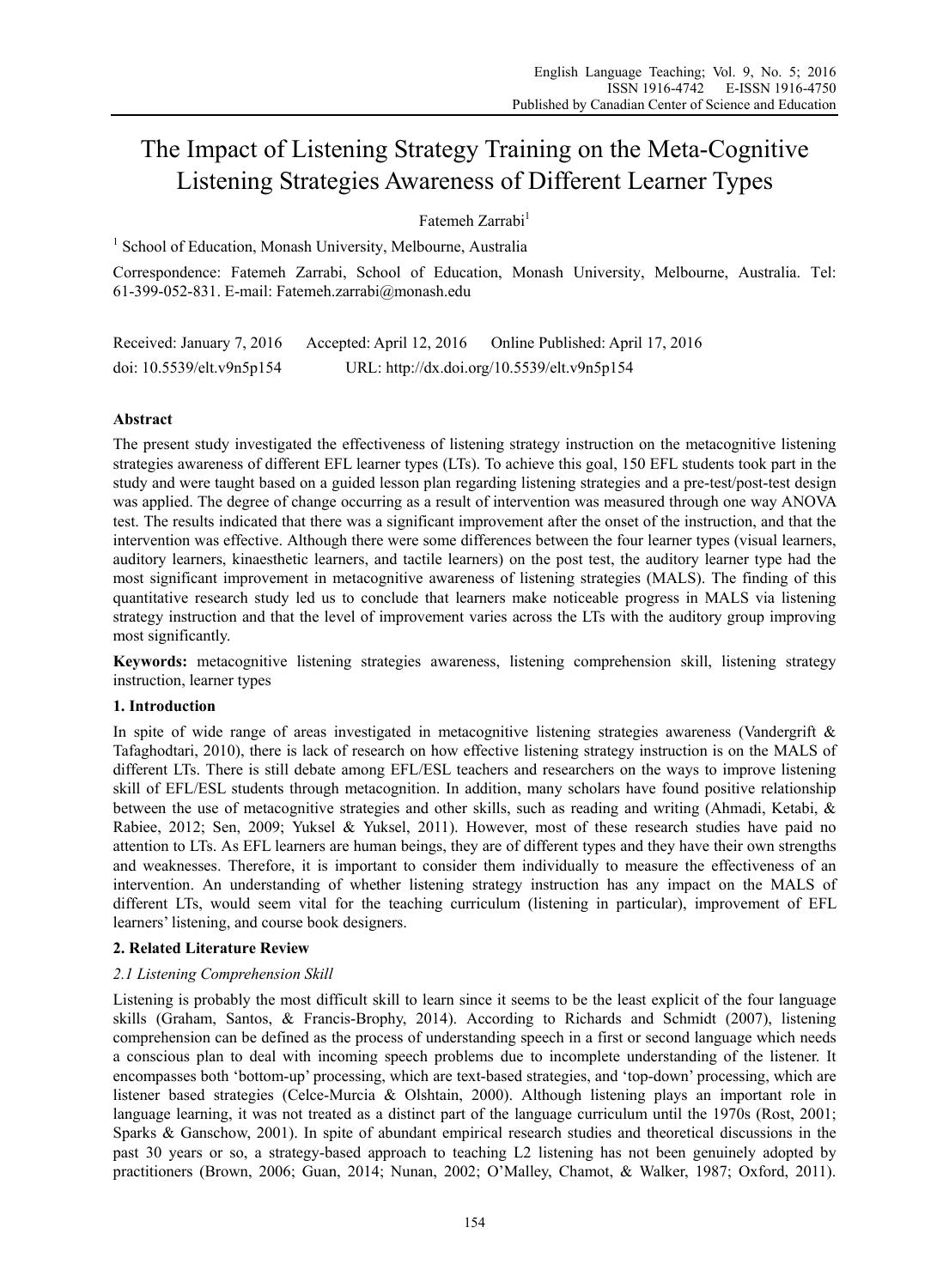More recent approaches to L2 listening emphasize the role of listening in building up language competence and suggest that more attention should be paid to teaching listening in second or foreign language learning (Richards & Schmidt, 2007). Vandergrift (2004) puts forward a metacognitive approach to help learners integrate the implication of listening strategies while listening. Therefore, learners are encouraged to use strategies in the listening parts of their lesson to achieve successful comprehension through managing their comprehension. Besides, learners who are successful users of these strategies will not only improve their listening comprehension, but also experience an increase in motivation.

#### *2.2 Listening Strategies Instruction*

Many research studies have probed the important role of listening strategy instruction and metacognitive listening strategies awareness in students' learning and achievement in various fields (Ismail & Tawalbeh, 2015; Mokhtari & Reichard, 2002; Yuksel & Yuksel, 2011). Sen (2009), for instance, examined the relationship between metacognitive strategy use and reading comprehension and found a marked improvement in learners' achievement. A longitudinal research on listening comprehension and strategy use by Graham (2008) has demonstrated that the listeners need to be guided about strategies in order to apply them more effectively and appropriately. Zimmerman and Schunk (2001) have also examined the effectiveness of listening strategies and concluded that it has not only positive effect, but also help the learners become more independent and self-regulated (Eilam & Aharon, 2003).

Most of literature on L2 listening focuses on the use of strategies for listening comprehension (Ahmadi & Pourhossein, 2011). Many studies put the emphasis on L2 learner's application of metacognitive strategies in coping with obstacles and facilitating comprehension (Goh, 1998; Mareschal, 2002; O'Malley & Chamot, 1990; Sun, 2013; Vandergrift, 2003). Learners' metacognitive knowledge and cognitive appraisal have also been the chief subject in listening strategy research (Vandergrift, Goh, Mareschal, & Tafaghodtari, 2006). The efficiency of metacognitive strategies awareness on learning has been explored in many research studies (Kummin & Rahman, 2010; Rahimi & Katal, 2012). Some scholars found that more skilled listeners show a higher degree of awareness of their listening problems (Goh, 2000; Zimmerman & Schunk, 2001; Mokhtari & Reichard, 2002; Goh, 2008). Vandergrift (2005) investigated the relationship between listening proficiency, motivation and metacognition and reported the use of metacognitive strategies among French EFL learners. In addition, Vandergrift (2007) identified a causal relationship between significant improvement in listening comprehension and metacognitive instruction. Furthermore, a great deal of research studies in the EFL context, have revealed the relationship between metacognitive listening strategies awareness and second language listeners (Vandergrift et al., 2006; Goh, 2008; Bozorgian, 2014), motivation orientation and proficiency in L2 listening (Vandergrift, 2005), learning style (Bidabadi & Yamat, 2011), gender (Rahimi & Katal, 2011), EFL learners' listening sub-skills (Dousti & Abolfathiasl, 2013), and motivation (Rahimirad & Shams, 2014).

# *2.3 Metacognitive Listening Strategies Awareness*

Metacognition is described as a construct which refers to the ability of a human to be widely aware of his/her mental processes or thinking about one's thinking (Nelson, 1996; Vandergrift, 2004). Goh (2008) believes that metacognition is both a system of associated opinions and an abstraction of a learner's experience which are relatively steady. She also describes it as knowledge about learning that is a part of a learner's stored knowledge which has been obtained through years. Metacognition is also defined as a form of cognition which is a high level thinking process and consists of active control over cognitive processes (Cross, 2010).

As noted in Brown (2007), metacognitive strategies are general skills by which learners regulate learning activities, handle, manage, and pilot their learning. Connecting new to old information, selecting conscious thinking strategies, organizing, observing, and assessing thinking processes are fundamental metacognitive strategies (Oxford, 2002; Oxford, 2013). Therefore, metacognitive strategies are mental characteristics which are known as the 'seventh sense' and are used by successful learners (Birjandi, Mirhassani, & Abbasian, 2006; Chari, Samavi, & Kordestani, 2010). Actually, successful learners are aware of their learning process and the implication of various strategies which meet the requirements of different situations and learning tasks (Goh, 2008; Rezaei & Hashim, 2013). Based on the literature review, metacognitive strategy awareness is of utmost importance in English language learning.

# *2.4 Learner Types*

Learners perform differently in learning activities, even though they are presented with the same material via the same teaching method and teacher (Razavi, 2014; Reid, 1998). Undoubtedly, one factor, among others, that has a vital role in learning is the preference of learners which forms their LTs (Mackey, Gass, & McDonough, 2000). LT refers to the concept that every human being learns differently due to various types of behaviour that have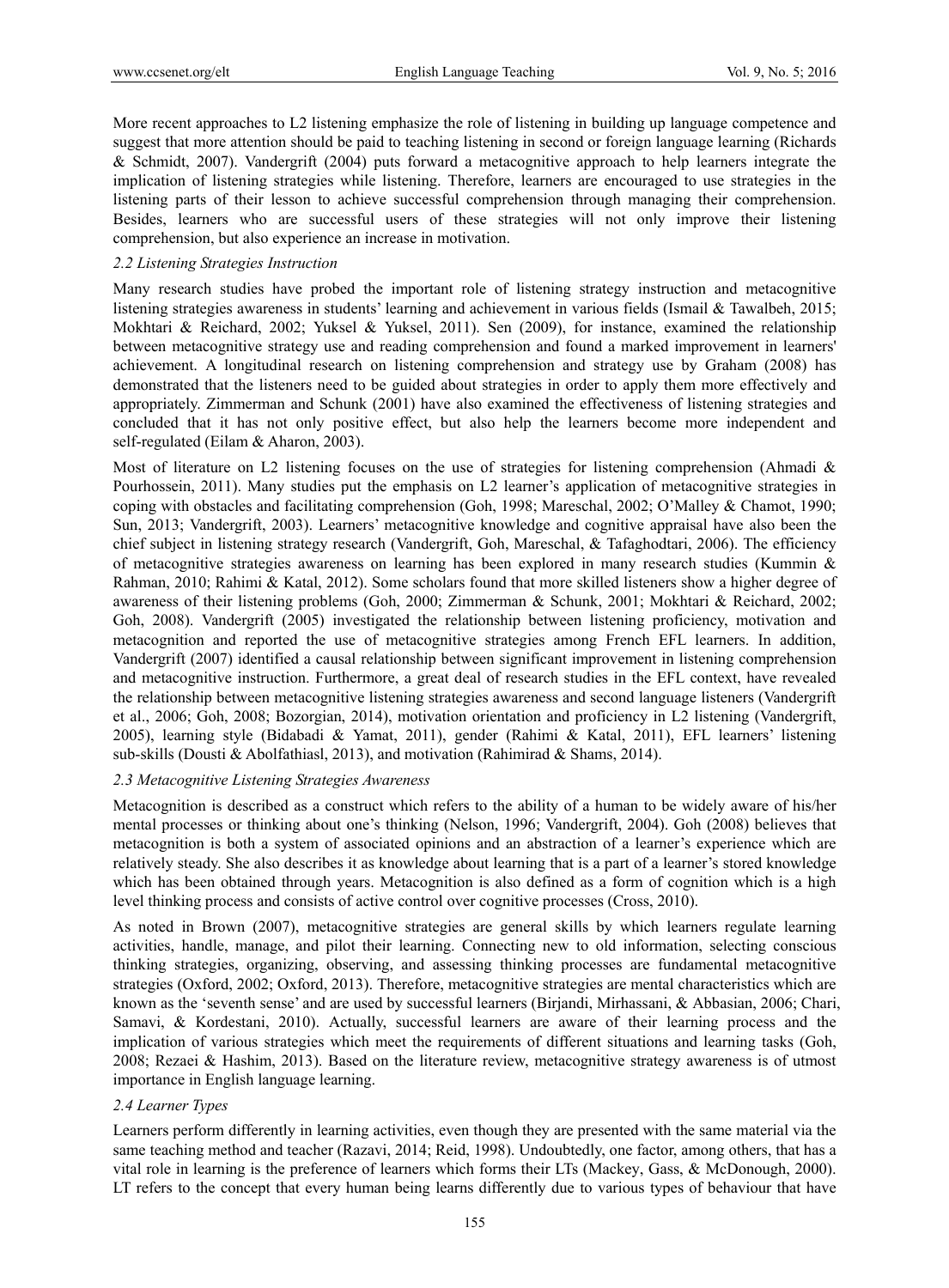been formed within personal framework of learning (Kumaravadivelu, 2006; Maggioli, 1996). Research shows that learners of different types perform differently while they are engaged in various learning situations (Lee  $\&$ Kim, 2014; Rubin, 2011). Reid (1995) has proposed three major learning styles as cognitive, sensory, and personality. Each of these has been classified into different subcategories. For example sensory learning style includes perceptual and environmental learning styles. In which, perceptual learning style involves four learner types as auditory, visual, tactile, and kinaesthetic learners which is the subject of the current study.

In addition, there are considerable number of studies which explored the relationship between LTs, individual differences, second language proficiency, and other EFL/ESL related factors. For example, one research study investigated the effect of teaching and learner styles on the students' reflection for ubiquitous learning which came to a conclusion that appropriate teaching style matched with learner styles can significantly improve the learners' reflection for ubiquitous learning (Hsieh, Jang, Hwang, & Chen, 2011). Soureshjani and Naseri (2012) have examined the relationship between EFL LTs and their second language proficiency and concluded that LT has a significant impact on learners' L2 proficiency. The result of their research is in line with others such as Shaw (2012), and Sahragard and Mallahi (2014) which all confirm that a single method of teaching would have various results on different learner types. However, lack of research can be seen on the relationship between MALS and listening strategy instruction to different LTs (auditory, kinaesthetic, tactile, and visual).

# **3. Methodology**

According to the literature, there are numerous research studies on LT, listening strategy instruction, and metacognitive awareness of listening strategies, individually. However, there is a dearth of research on the impact of listening strategy instruction on the metacognitive listening strategies awareness of different learner types. Thus, the current study sought to examine how explicit teaching of listening strategies influences metacognitive listening strategies awareness of different learner types.

#### *3.1 Design*

A pre-test/post-test design was selected for this quantitative study, and 150 participants were chosen through non-random selection. There were four variables in this research, namely as: dependent, independent, moderator, and control variables. The dependent variable was listening strategies awareness. The independent variable was the treatment which is explicit teaching of listening strategies and learner types was considered as the moderator variable. Furthermore, language proficiency level and gender were control variables of the study as the participants were all female and at the intermediate level. The participants were homogenized by taking FCE exam and brought down the number of participants to 135. Then, the 135 participants had a MALQ pre-test and in the succeeding sessions, they went through the training sessions. After that, a MALQ post-test was administered in the last session. By the end of the training period, the difference between the mean scores of the pre-test and post-test of different learner types was subjected to a test of statistical significance, paired samples t-test.

#### *3.2 Participants*

The participants were level four (high-intermediate) EFL students in 14 classes of a private English language institute for women in Iran. Subjects were trained in listening strategies through different listening tasks beside the listening tasks of their current curriculum (English Result Intermediate). Each class had approximately the same number of students (12 students per class), 150 students in total. Fifteen subjects were disqualified for not having participated in either the pre-test or the post-test, or after being homogenized which brought the total number of the subjects down to 135. They were all female learners aged 15 to 40 and mostly speak Persian as their L1.

To come up with a homogenous group of participants, the 150 female intermediate English language learners were given the FCE proficiency test. The rationale behind the administration of the FCE test of proficiency was to screen the participants with nearly the same language proficiency level, therefore, they participated in an intermediate proficiency test (FCE). According to the scores obtained from the FCE test, 135 participants, whose scores were one standard deviation below and above the mean, were chosen.

#### *3.3 Instrumentation*

In order to conduct this study, two sets of materials were applied: firstly, for the purpose of the instruction procedure, and secondly, for measuring participants' abilities.

#### 3.3.1 Instructional Materials

Beside the application of tests for the purpose of homogenizing the participants and measuring the independent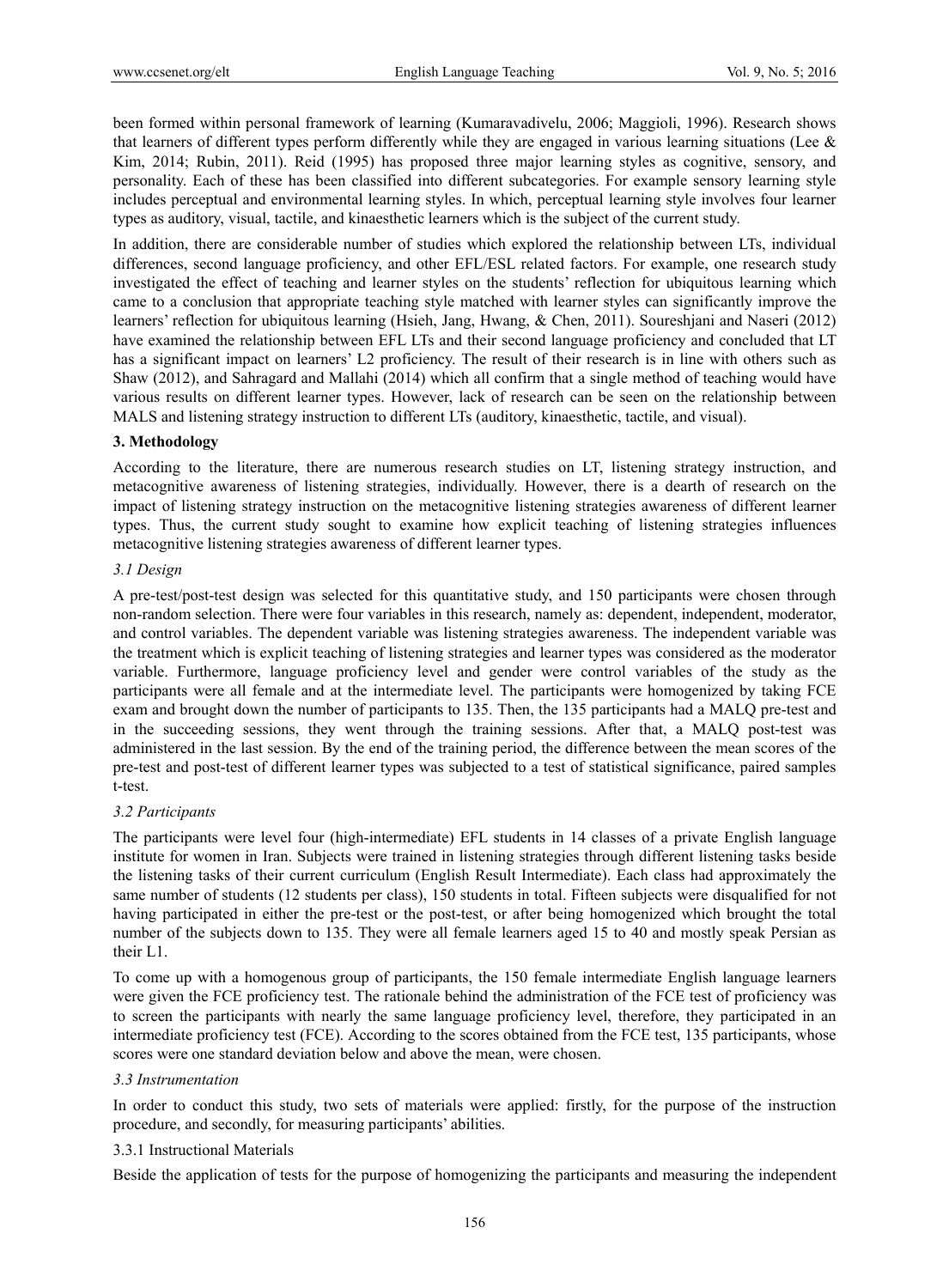variables of the study, listening strategy instructions were designed and implemented throughout 10 sessions within course requirements to cover the text book.

- *Course book* 

All the subjects in this study received the same instruction based on "English Result Series" intermediate level by Mark Hancock and Annie McDonald (2009) as their course book. The package containes a student's book, a workbook, related CDs and story books suitable to their levels. Furthermore, "Q Skills for Success 4 (Listening and Speaking)" by Freire and Jones (2011), "Open Forum 2 (Academic listening and speaking)" by Blackwell and Naber (2006), and "Tactics for listening (Advanced)" by Richards (2011) were the sources from which the listening tasks were selected and applied in training in listening strategies. These books are designed for the listening of intermediate EFL learners.

High-interest, authentic listening extracts with a variety of genres (News report, radio interview, conversation among friends, and lectures) were gathered from well-respected sources.

- *Listening Strategies* 

Many students study English in preparation for standardized English tests or to study at a foreign university. Therefore, mastering listening, as a key skill, is vital for these students. Regarding the above mentioned fact, listening is a skill which should be taught and is not something that is gained naturally (Nunan, 2002). Berman (2003) believes that listening strategy consists of three main steps which are: (a) pre-listening strategies, (b) while listening strategies, and (c) post-listening strategies. In addition to aforementioned strategies, other researchers' listening strategies like O'Malley, Chamot and Kupper (1989) and Young (1997) were implemented in the study as the bases of instruction and were taught to brush up the listening strategy knowledge of the participants.

#### 3.3.2 Tests

Four sets of test were applied: FCE test, MALQ questionnaire (pre-test and post-test), and Reid's learner type questionnaire. The primary instruments used in this study were a pre-test and a post-test used to verify the participants' knowledge of the listening strategies in the study. Furthermore, the tests were performed to examine if explicit teaching of listening strategies had any effect on the metacognitive listening strategy awareness of different learner types. The tests had four parts to test listening for details and listening for main ideas. Each of these tests is discussed in more detail below.

#### - *FCE test*

A language proficiency FCE (First Certificate in English) test is used for homogenizing the subjects in the current study. The FCE is designed to evaluate the students' listening, speaking, reading, and writing in English language. The FCE proficiency test in this study consisted of four main sections including three-part reading with 30 items, two-part writing, four-part use of English with 42 items, and listening with 30 items. The recommended time for the test was 225 minutes. Firstly, prior to its main administration, the test was piloted with a group of 26 participants similar to those of the target sample. The IF (Item Facility) and CD (Choice Distribution) of the items were calculated. The items with the appropriate range of IF and CD were selected. The other items which violated the required range as either too easy or too difficult were deleted.

# - *Reid's perceptual learning style preference questionnaire*

The Reid questionnaire (1995) which consists of 30 items served as the means to identify learners' preferred medium of learning. In this questionnaire, every item is followed by five options including: SA = Strongly Agree,  $A = \text{Agree}, U = \text{Undecided}, D = \text{Disagree}, \text{and } SD = \text{Strongly Disagree}.$  The participants were asked to fill out this questionnaire at the first session of their class. This questionnaire identified the learners' preferred learning channel among four different learning styles including visual, auditory, tactile/haptic, and kinaesthetic.

- *Meta-cognitive Listening Strategy Awareness (MALQ) (2006)* 

The MALQ questionnaire (2006) by Vandergrift *et al.*, includes 21 items evaluating the students' meta-cognitive awareness of the listening strategy. It explores how much a person is or is not aware of listening strategies. In this questionnaire every item is followed by 6 options including strongly disagree, disagree, slightly disagree, partly agree, agree, and strongly agree. In order to give meaning to testee's performance on meta-cognitive awareness of listening strategies, every scale was given a value. Therefore, the choices are as follows: Strongly disagree  $= 1$ , disagree  $= 2$ , slightly agree  $= 3$ , partly agree  $= 4$ , agree  $= 5$ , and strongly agree  $= 6$ . As a result each testee's score could range from 21 to 126. MALQ questionnaire was given to the learners at both pre and post stages to measure the subjects' metacognitive awareness of listening strategies prior and following the treatment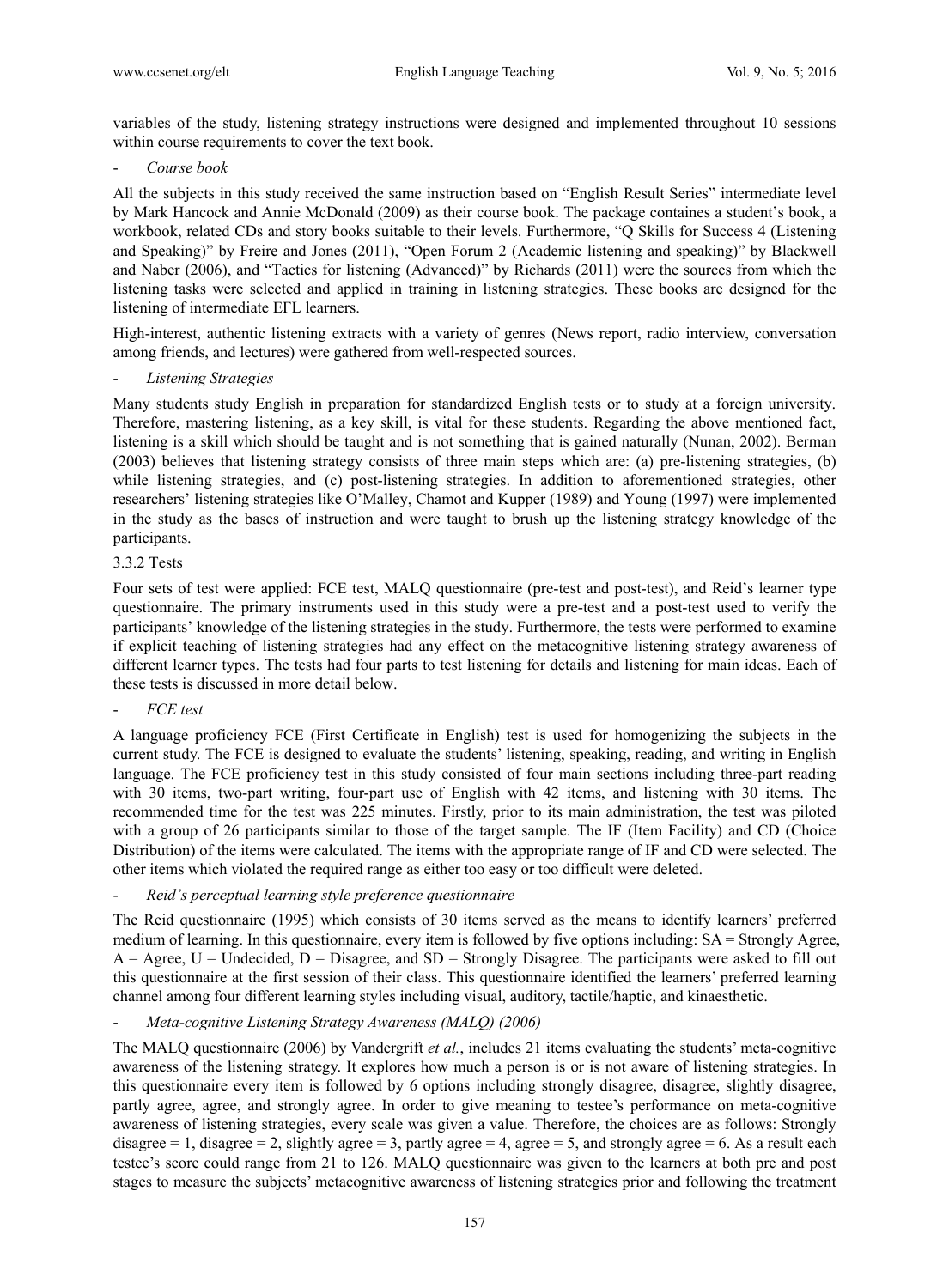procedure to see whether meaningful changes happened to their awareness of listening strategies as a result of the treatment.

#### *3.4 Procedure*

The focus of this study was to investigate the impact of listening strategy instruction on the metacognitive listening strategies awareness of different learner types. Firstly, the researcher included all the available 150 participants in the first phase of the study to homogenize the participants. Prior to the study, the researcher explained the focus of the study to the subjects.

For the purpose of having participants with the same level of proficiency, they were initially tested using the FCE test to choose those who scored above the mean for this study. After that students with scores between one standard deviation above and below the mean were selected as the main participants of the study. Therefore, according to the result obtained, the number of participants decreased to 135. Prior to the test administration, the participants were informed about the importance of the test and were asked to attend the test as a part of their language learning program. Before launching the instructional procedure, the researcher briefed the participants on the importance of learning listening comprehension strategies. She further explained how it can be helpful for participants in their everyday life situations and in particular in their language learning environment.

In the next step, the participants were asked to fill in a Meta-cognitive Awareness Listening Questionnaire (MALQ) for the purpose of measuring their metacognitive listening strategies awareness before the onset of the treatment. After that, in order to gain information about the participants' learner types, they were asked to fill out the 30-item Reid's perceptual learning styles questionnaire.

Regarding the teaching of listening strategies, different researchers have developed various strategies (Berman, 2003; Celece-Murcia & Olshtain, 2000; O'Malley et al., 1989; Young, 1997). Therefore, the researcher adopted the mixed approach in teaching listening strategies, which was developed based on the aforementioned scholars' recommendations. All strategies were presented in the first session, and each strategy was taught again in each separate session. The participants received 10 sessions of instruction. However, in each session 20-30 minutes was devoted to teaching and presenting listening strategies. Each printout contained the definition of strategy and some easy to grasp examples. The researcher initiated the discussion by asking the subjects to trouble shoot their listening problems. After that she presented the listening strategies and then she went through the course book. The participants were asked to use the presented listening strategies in the listening parts. The rationale behind this was to get feedback from the participants to make sure they understood the objective of these listening strategies. The same procedure was implemented in the next nine following sessions, and in every session one of the listening strategies was highlighted. In the last session, the participants were asked to fill in the MALQ questionnaire again (as a post-test) to measure their listening strategies awareness after the intervention process. At the end, the obtained data was analysed to investigate the proposed research question of the study.

# *3.5 Data Analysis*

A one-way ANOVA is run to investigate the effects of the learner types of auditory, kinaesthetic, tactile/haptic and visual on the proficiency test in order to prove that they enjoyed the same level of general language proficiency prior to the main study. A paired-samples t-test was run to compare the students' mean scores on the pre-test and post-test of MALQ in order to probe the effect of explicit instruction of listening strategies on the metacognitive listening strategies awareness of different learner types. Another one-way ANOVA was run to investigate the effect of learner type on the performance of the students on the post-test of MALQ.

Furthermore, Kuder-Richardson 21 (K-R21) was applied for estimating the reliability of pre-test and post-test of MALQ. KR21 was used because it was more practical and also because it is a better estimate of reliability when the items are measuring the same ability throughout the test (Hatch & Farhady, 1983). It is also important to mention that a factor analysis is run to probe the constructs of the tests administered in this study.

# **4. Results and Discussions**

In order to test the null hypothesis of the study which is the explicit instruction of listening strategies does not have any statistically significant influence on the meta-cognitive listening strategy awareness of different intermediate learner types, the researcher needed to run a paired-samples t-test to compare the students' mean scores on the pre-test and post-test of MALQ. The results of the paired-samples t-test are presented in Table (1). As t (134) = 72.23,  $P = 0.00 \le 0.05$  and  $R = 0.98$  a large effect size can be seen. Therefore, it is concluded that there is a noticeable difference between the mean scores of the students on the pre-test and post-test of MALQ. Thus, the null-hypothesis is rejected. It is worth mentioning that other studies (e.g., Coskun, 2010; Kummin & Rahman, 2010; Movahed, 2014; Bozorgian, 2014) prove the outcome of the current research in regards to the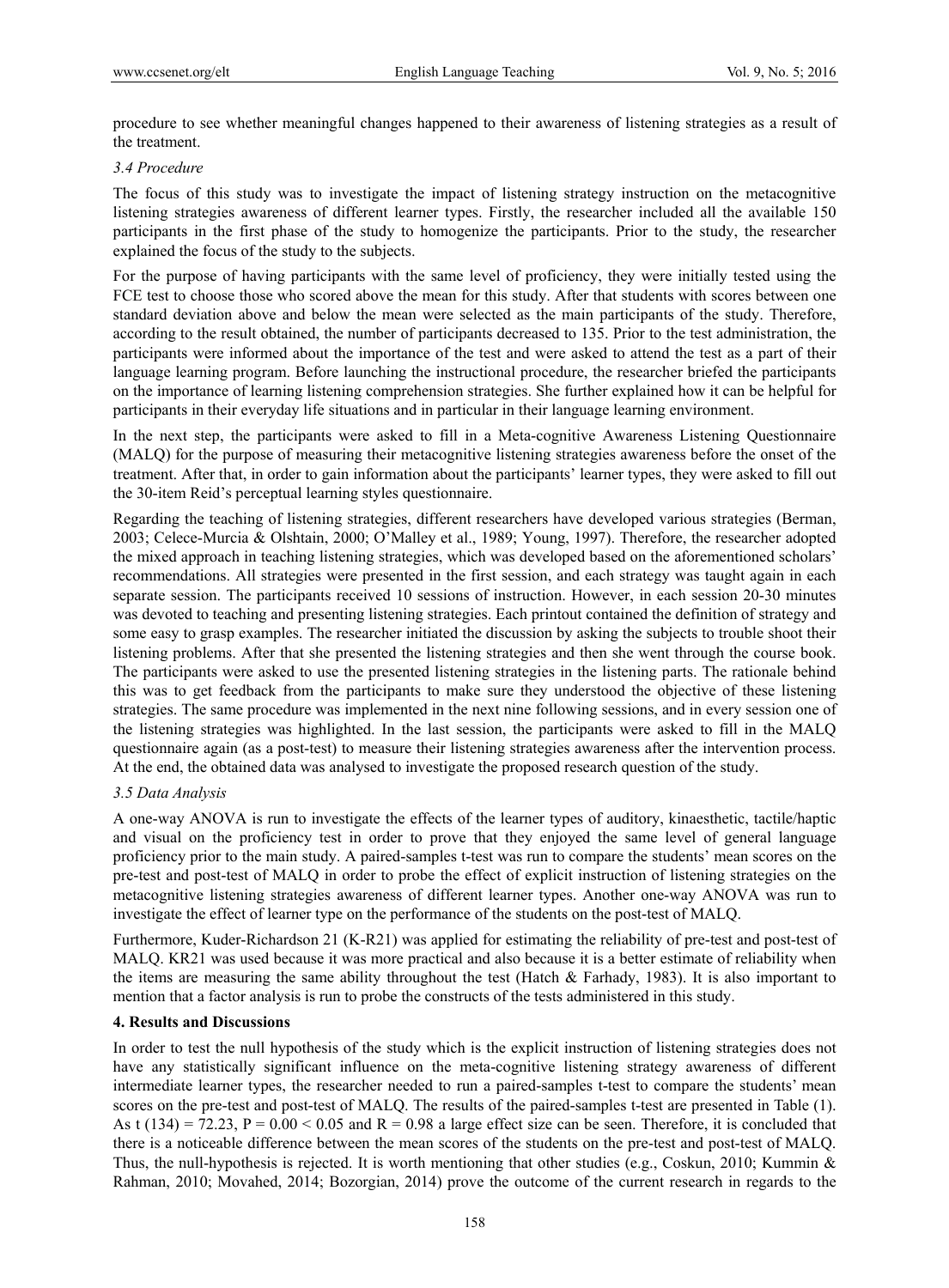effectiveness of listening strategy instruction on the MALS of learners.

|            | Paired Differences |      |                                                           |       |  | $df$ Sig. (2-tailed) |
|------------|--------------------|------|-----------------------------------------------------------|-------|--|----------------------|
|            | Mean Std. Dev.     |      | Std. Error Mean 95% Confidence Interval of the Difference |       |  |                      |
|            |                    |      | Lower                                                     | Upper |  |                      |
| 50.12 8.06 |                    | 0.69 | 48 74                                                     | 5149  |  | 72.23 134 0.00       |

Table 1. Paired-samples t-test pre-test and post-test of MALQ

The students after receiving explicit instruction of listening strategies demonstrated a higher mean score on the post-test ( $M = 101.50$ ) than the pre-test ( $M = 51.38$ ) (Table 2 and Figure 1).

Table 2. Descriptive statistics pre-test and post-test of MALQ

|          | Mean   | N   | Std. Deviation | Std. Error Mean |
|----------|--------|-----|----------------|-----------------|
| Posttest | 101.50 | 135 | 7.117          | 0.613           |
| Pretest  | 51.38  | 135 | 7.793          | 0.671           |



Figure 1. Pre-test and post-test of MALQ

A one-way ANOVA is run to investigate the effect of LT on the performance of the students on the post-test of MALQ. Before commenting on the results of the one-way ANOVA, it should be mentioned that the assumption of homogeneity of variances (Levene's  $F = 2.326$ ,  $P > 0.05$ ) is met (Table 3).

Table 3. Homogeneity of variances

| Levene Statistic | .   | лœ          | $\sim$ $\cdot$ |
|------------------|-----|-------------|----------------|
|                  | dil | u⊥∠         | Sig.           |
| 2.326            |     | $\sim$<br>. | 17C            |

The results of the one-way ANOVA (F (3, 131) = 5.54, P < 0.05,  $\omega^2$  = 0.09 represent a moderate to large effect size which indicate that the LT has a significant effect on the performance of the students on the post-test of MALQ (Table 4).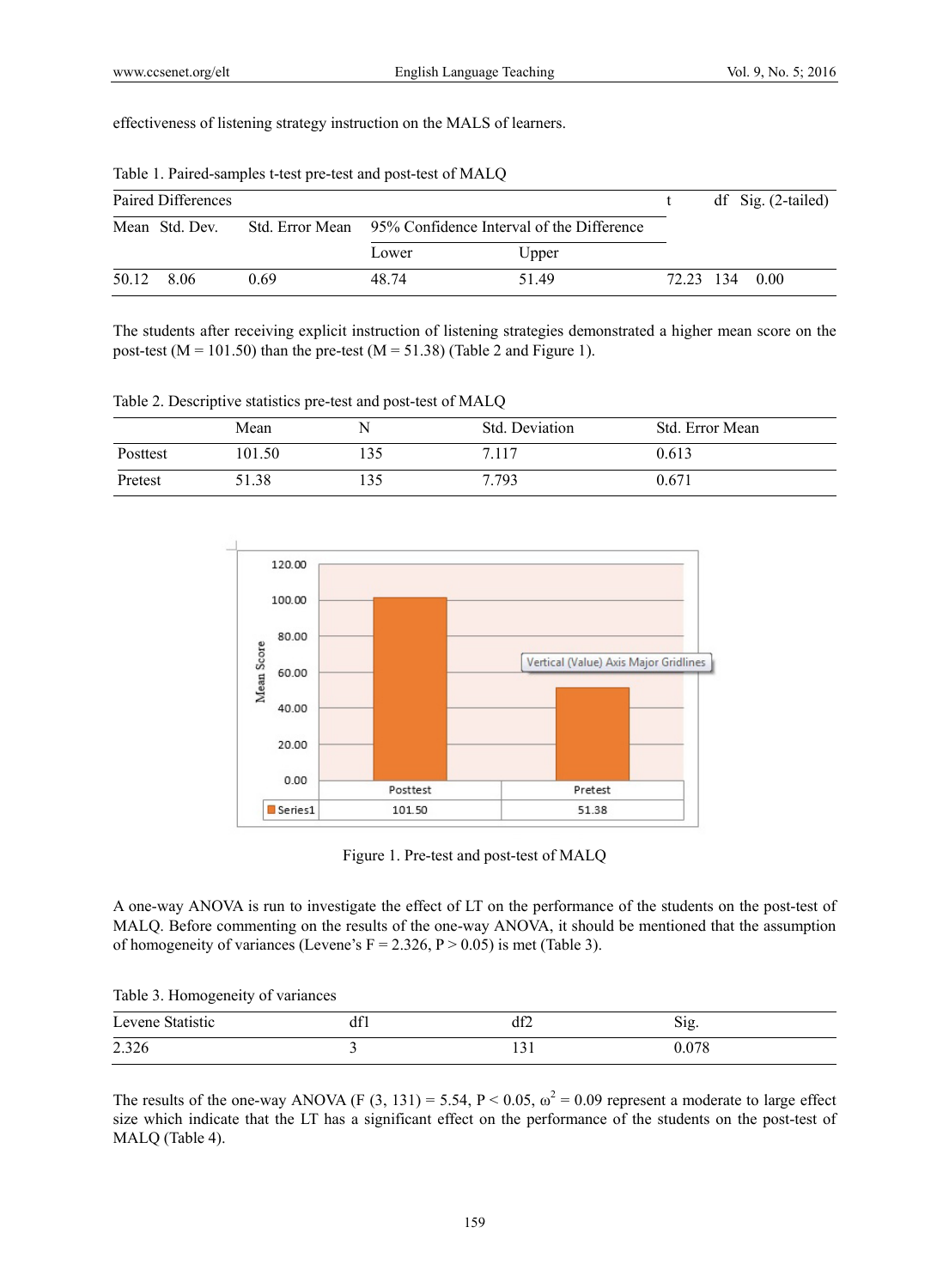|                       | Sum of Squares | Df  | Mean Square |       | Sig.  |  |
|-----------------------|----------------|-----|-------------|-------|-------|--|
| <b>Between Groups</b> | 764.945        |     | 254.982     | 5.546 | 0.001 |  |
| Within Groups         | 6022.803       | 131 | 45.976      |       |       |  |
| Total                 | 6787.748       | 134 |             |       |       |  |

#### Table 4. One-Way ANOVA post-test of MALQ by learner types

As displayed in Table (5) and Figure (2) the mean scores for the auditory, kinaesthetic, tactile and visual groups are 106.04, 101.32, 97.60 and 100.53, respectively.

|                              | N  | Mean             |       | Std. Deviation Std. Error 95% Confidence Interval for Mean |                    |    | Minimum Maximum |
|------------------------------|----|------------------|-------|------------------------------------------------------------|--------------------|----|-----------------|
|                              |    |                  |       | Lower Bound                                                | <b>Upper Bound</b> |    |                 |
| Auditory                     |    | 24 106.04 8.917  | 1.820 | 102.28                                                     | 109.81             | 90 | 125             |
| Kinaesthetic 53 101.32 6.250 |    |                  | 0.859 | 99.60                                                      | 103.04             | 92 | 118             |
| Tactile                      |    | 15 97.60 4.748   | 1.226 | 94.97                                                      | 100.23             | 90 | 106             |
| Visual                       | 43 | 100.53 6.631     | 1.011 | 98.49                                                      | 102.58             | 90 | 120             |
| Total                        |    | 135 101.50 7.117 | 0.613 | 100.28                                                     | 102.71             | 90 | 125             |

Table 5. Descriptive statistics post-test of MALQ by learner types

Although the F-value of 5.54 (Table 4) indicates significant differences between the mean scores on the post-test of MALQ, the post-hoc Scheffe's tests should be run to compare the groups two by two. Based on the results displayed in Table (5) and Figure (2), it can be concluded that there is a noticeable difference between the mean scores of the auditory ( $M = 106.04$ ) and tactile ( $M = 97.60$ ) on the post-test of MALQ ( $MD = 8.44$ ,  $P < 0.05$ ).

There is a difference between the mean scores of the auditory  $(M = 106.04)$  and visual  $(M = 100.53)$  on the post-test of MALQ (MD = 5.50,  $P < 0.05$ ). There are not any significant differences between other learner types on the post-test of MALQ (Table 6 and Figure 2).

Table 6. Post-hoc scheffe's test post-test of MALQ by learner types

| (I) Learner Type | (J) Learner Type | Mean DifferenceStd. Error<br>$(I-J)$ |       | Sig.  | 95% Confidence Interval |             |
|------------------|------------------|--------------------------------------|-------|-------|-------------------------|-------------|
|                  |                  |                                      |       |       | Lower Bound             | Upper Bound |
|                  | Kinaesthetic     | 4.721                                | 1.668 | 0.050 | 0.00                    | 9.45        |
| Auditory         | Tactile          | 8.442*                               | 2.232 | 0.003 | 2.12                    | 14.76       |
|                  | Visual           | 5.507*                               | 1.728 | 0.020 | 0.61                    | 10.40       |
| Kinaesthetic     | Tactile          | 3.721                                | 1.983 | 0.322 | $-1.90$                 | 9.34        |
|                  | Visual           | 0.786                                | 1.392 | 0.956 | $-3.16$                 | 4.73        |
| Visual           | Tactile          | 2.935                                | 2.033 | 0.557 | $-2.82$                 | 8.69        |

\*. The mean difference is significant at the 0.05 level.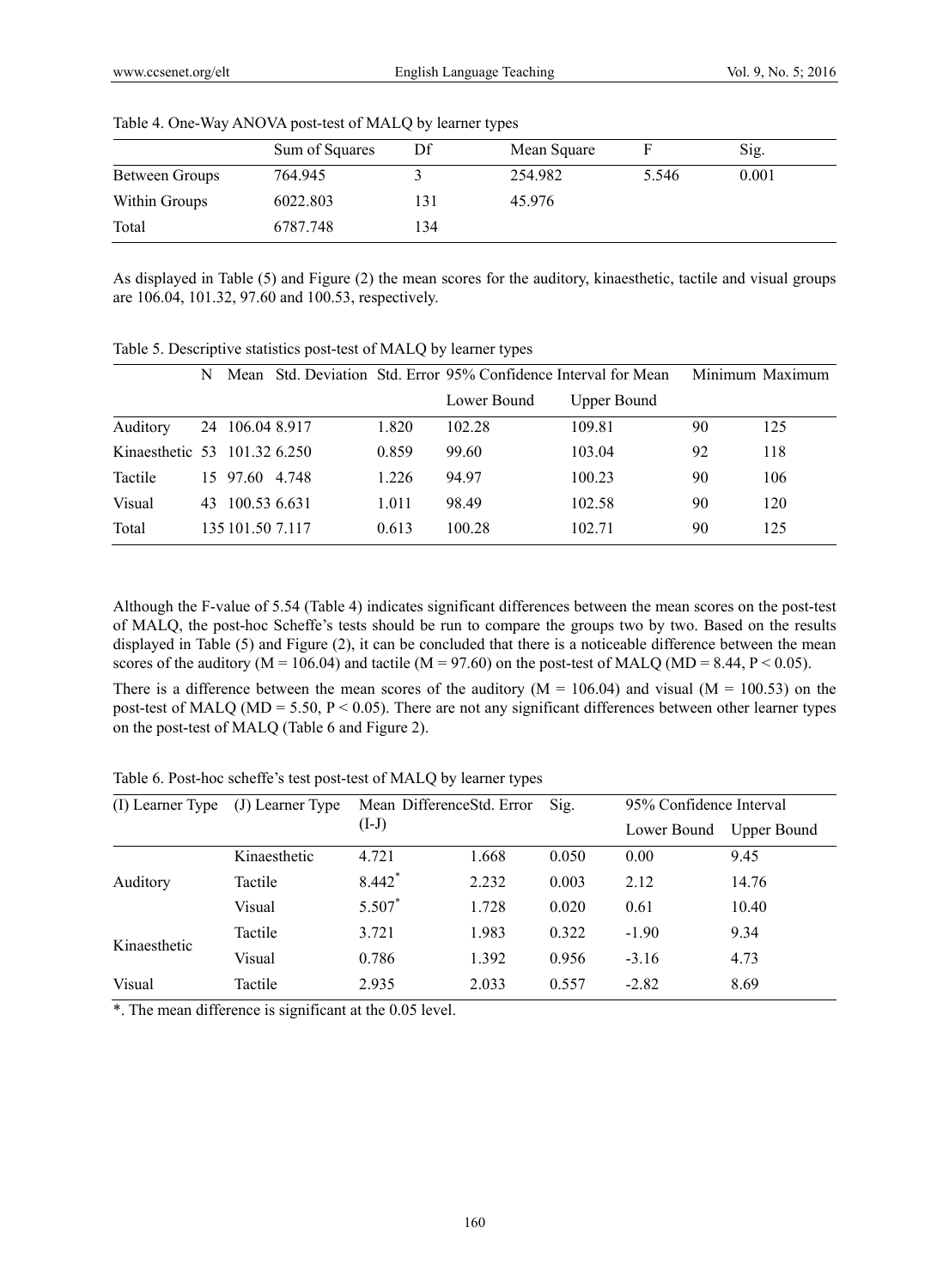

Figure 2. Post-test of MALQ by learner types

# *4.1 The Results of Reliability Indices*

The SPSS software was used for calculation of the reliability indices. The K-R21 reliability indices for the proficiency and pre-test and post-test of MALQ are 0.78, 0.89 and 0.70, respectively (Table 7).

# Table 7. K-R21 reliability indices

|                | N    | Mean   | Variance | $K-R21$ |  |
|----------------|------|--------|----------|---------|--|
| Proficiency    | 135  | 81.32  | 67.607   | 0.78    |  |
| Pre-test MALQ  | 135  | 51.38  | 60.729   | 0.89    |  |
| Post-test MALQ | l 35 | 101.50 | 50.655   | 0.70    |  |

# *4.2 The Result of Construct Validity*

A factor analysis is run to probe the underlying constructs of the tests administered in this study. The SPSS has extracted two factors which account for 69.86% of the total variance (Table 8).

|  | Table 8. Total variance explained |  |
|--|-----------------------------------|--|
|  |                                   |  |

|           |       | Initial Eigen values |                    |       | <b>Extraction Sums of Squared</b><br>Loadings |                    |       | Rotation Sums of Squared<br>Loadings |                 |  |
|-----------|-------|----------------------|--------------------|-------|-----------------------------------------------|--------------------|-------|--------------------------------------|-----------------|--|
| Component | Total | $%$ of<br>Variance   | Cumulative % Total |       | $%$ of<br>Variance                            | Cumulative % Total |       | $%$ of<br>Variance                   | Cumulative $\%$ |  |
|           | 2.084 | 41.678               | 41.678             | 2.084 | 41.678                                        | 41.678             | 2.073 | 41.456                               | 41.456          |  |
| 2         | 1.409 | 28.189               | 69.867             | 1.409 | 28.189                                        | 69.867             | 1.421 | 28.411                               | 69.867          |  |
| 3         | 0.597 | 11.945               | 81.812             |       |                                               |                    |       |                                      |                 |  |
| 4         | 0.559 | 11.183               | 92.995             |       |                                               |                    |       |                                      |                 |  |
|           | 0.350 | 7.005                | 100.000            |       |                                               |                    |       |                                      |                 |  |

As displayed in Table 9 the FCE, which is the test of language ability, loads on the first factor. While, the pre-test and post-test of MALQ, load on the second factor. These results indicate that the tests enjoy construct validity.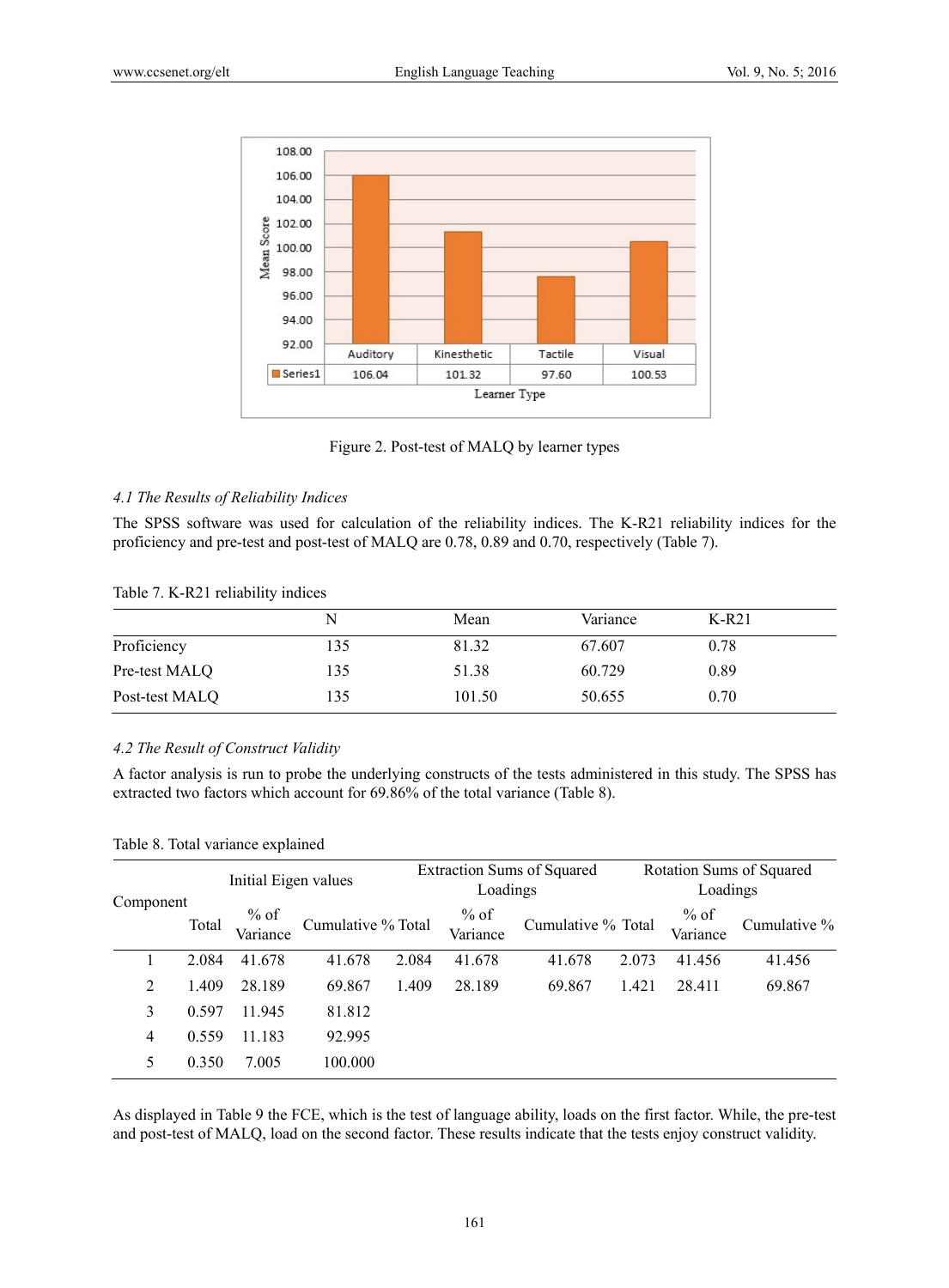|           | Component |       |  |
|-----------|-----------|-------|--|
|           |           | ↵     |  |
| ${FCE}$   | 0.821     |       |  |
| Post MLAQ |           | 0.842 |  |
| Pre MLAQ  |           | 0.841 |  |

# **5. Conclusions**

Considering the obtained results, the students after receiving explicit instruction of listening strategies demonstrated a higher mean score on the post-test of MALQ ( $M = 101.50$ ) than the pre-test of MALQ ( $M =$ 51.38). Therefore, it could be claimed that explicit instruction of listening strategies does have statistically significant influence on the meta-cognitive listening strategies awareness of different EFL learner types.

Furthermore, the results of the one-way ANOVA (F  $(3, 131) = 5.54$ , P < 0.05,  $\omega$  = 0.09 indicated that the learner types have a significant impact on the performance of the students on the post-test of MALQ. The auditory, kinaesthetic, tactile and visual groups' mean score were 106.04, 101.32, 97.60 and 100.53 respectively. Thus the learner type does have significant effect on the meta-cognitive listening strategy awareness of students. The post-hoc Scheffe's tests was run and the groups were compared two by two. The outcome showed that there is a difference between the mean scores of the auditory ( $M = 106.04$ ) and tactile ( $M = 97.60$ ) on the post-test of MALQ (MD = 8.44, P < 0.05). There is also a tangible difference between the mean scores of the auditory (M = 106.04) and visual (M = 100.53) on the post-test of MALQ (MD = 5.50, P < 0.05). Apparently, various learner types may differ in degree of metacognitive listening strategy awareness. Teachers should consider such varieties while they use different listening tasks for students with different learning preferences.

As a result of the study it was concluded that explicit teaching of listening strategies impacted positively on the meta-cognitive listening strategies awareness of different EFL learner types. The outcome of the current empirical research provides useful information for the textbook designers, teachers, and EFL teaching academy.

# **References**

- Ahmadi, K., Ketabi, S., & Rabiee, M. (2012). The effect of explicit instruction of metacognitive learning strategies on promoting Iranian intermediate language learners' writing skill. *Theory and Practice in Language Studies, 2*(5), 938-944. http://dx.doi.org/10.4304/tpls.2.5.938-944
- Ahmadi, M. R., & Pourhossein, A. (2011). A Study of Factors Affecting EFL Learners' English Listening Comprehension and the Strategies for Improvement. *Journal of Language Teaching and Research, 2*(5), 977-988.
- Berman, M. (2003). Advanced Listening, Listening Strategy Guide. *DynEd International, Inc. January 2003*.
- Bidabadi, F., & Yamat, H. (2011). The Relationship between Listening Strategies Used by Iranian EFL Freshman University Students and Their Listening Proficiency Levels. *English Language Teaching, 4*(1), 26-32. http://dx.doi.org/10.5539/elt.v4n1p26
- Birjandi, P., Mirhassani, A., & Abbasian, G. (2006).Setting-based metacognitive strategy use. *Journal of Faculty of Letters and Humanities, 49*(198), 39-87. A
- Bozorgian, H. (2014). The role of metacognition in the development of EFL learners' listening skill. *International Journal of Listening, 28*(3), 149-161. http://dx.doi.org/10.1080/10904018.2013.861303
- Brown, S. (2006). *Teaching Listening*. New York, NY: Cambridge University Press.
- Brown, D. H. (2007). *Principles of language learning & teaching* (5th eds.). Pearson: Longman.
- Celce-Murcia, M., & Olshtain, E. (2000). *Discourse and context in language teaching. A guide for language teachers*. Cambridge: Cambridge University Press.
- Chari, M., Samavi, A., & Kordestani, D. (2010). Investigating psychometric characteristics of metacognitive reading strategies scale among Iranian high-school students. *Psychiatry Studies, 6*, 1-22.
- Coşkun, A. (2010). The effect of metacognitive strategy training on the listening performance of beginner students. *Novitas-ROYAL (Research on Youth and Language), 4*(1), 35-50.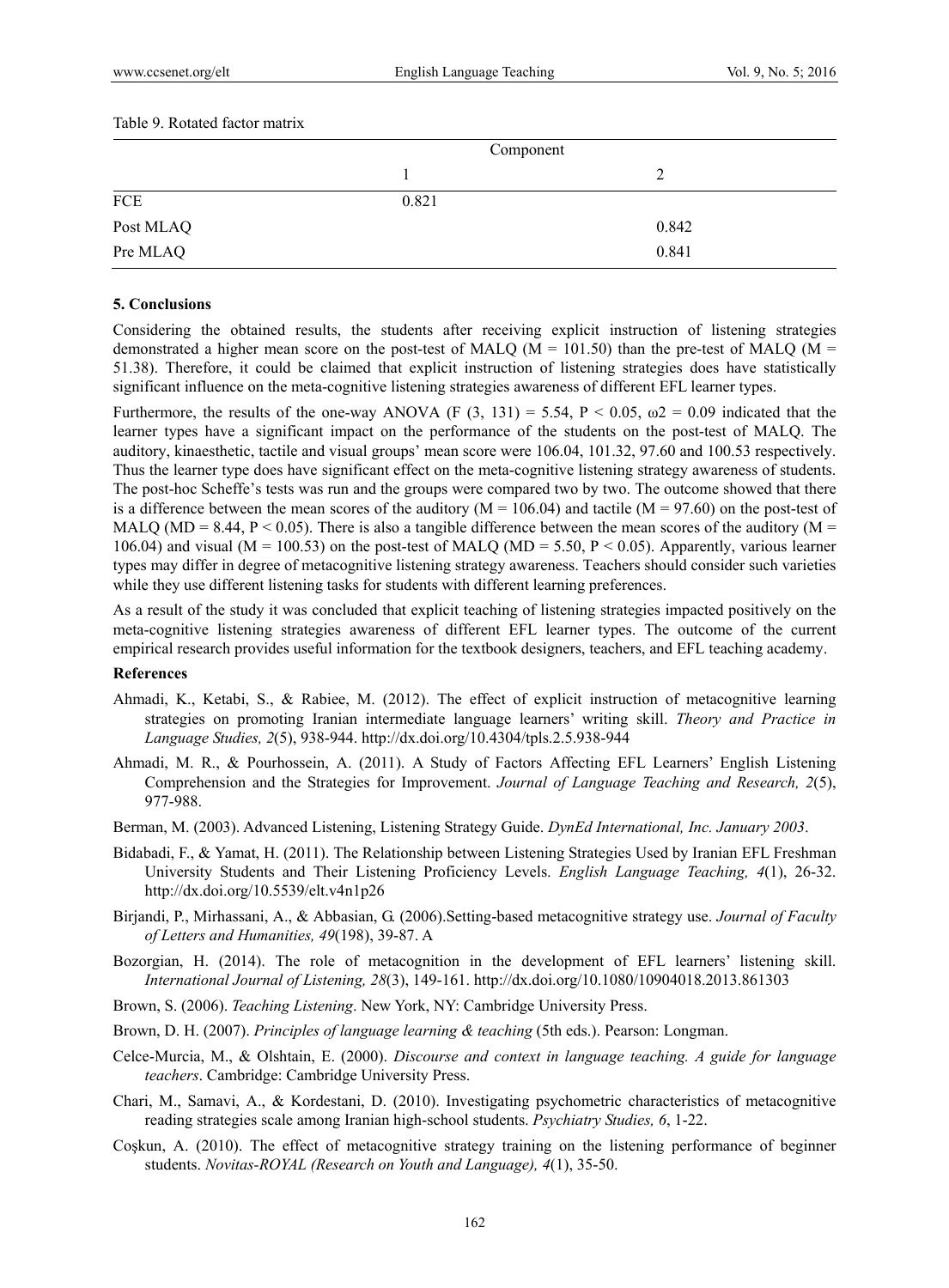- Cross, J. (2010). Raising L2 listeners' metacognitive awareness: A sociocultural theory perspective. A National Institute of Education, English Language and Literature, Singapore. *Language Awareness, 19*(4), 281-297. http://dx.doi.org/10.1080/09658416.2010.519033
- Dousti, H., & Abolfathiasl, H. (2013). The effect of meta-cognitive listening strategy training on EFL learners' listening sub-skills performance. *International Journal of Applied Linguistics & English Literature, 2*(4), 50-55.
- Eilam, B., & Aharon, I. (2003). Students' planning in the process of self-regulated learning. *Contemporary Educational Psychology, 28*, 304-334. http://dx.doi.org/10.1016/S0361-476X(02)00042-5
- Goh, C. (1998). How learners with different listening abilities use comprehension strategies and tactics. *Language Teaching Research, 2*, 124-147. http://dx.doi.org/10.1191/136216898667461574
- Goh, C. C. M. (2000). A cognitive perspective on language learners' listening comprehension problems. *System, 28*, 55-75. http://dx.doi.org/10.1016/S0346-251X(99)00060-3
- Goh, C. (2008). *Metacognitive Instruction for Second Language Listening Development Theory, Practice and Research Implications*. National Institute of Education, Singapore. http://dx.doi.org/10.1177/0033688208092184
- Graham, S., Santos, D., & Vanderplank, R. (2008). Listening comprehension and strategy use: A longitudinal exploration. *System, 36*, 52-68. http://dx.doi.org/10.1016/j.system.2007.11.001
- Graham, S., Santos, D., & Francis-Brophy, E. (2014). Teacher beliefs about listening in a foreign language. *Teaching and Teacher Education, Elsevier, 40*, 44-60. http://dx.doi.org/10.1016/j.tate.2014.01.007
- Guan, Y. (2014). The Effects of Explicit Listening Strategy Instruction on the Listening Comprehension of English as Second Language (ESL) Community College Students. University of San Francisco, doctoral dissertation.
- Hatch, E., & Farhady, H. (1983). *Research design and statistics*. CA: New burry House.
- Hsieh, S. W., Jang, Y. R., Hwang, G. J., & Chen, N. S. (2011). Effects of teaching and learning styles on students' reflection levels for ubiquitous learning. *Computers and Education, Elsevier, 57*, 1194-1201. http://dx.doi.org/10.1016/j.compedu.2011.01.004
- Ismail, N. M., & Tawalbeh, T. I. (2015). Effectiveness of a metacognitive reading strategies program for improving low achieving EFL readers*. International Education Studies, 8*(1), 71-87.
- Kumaravadivelu, B. (2006). TESOL Methods: Changing tracks, challenging trends. *TESOL Quarterly, 40*, 59-81. http://dx.doi.org/10.2307/40264511
- Kummin, S., & Rahman, S. (2010). The relationship between the use of metacognitive strategies and achievement in English. *Procedia Social and Behavioural Sciences, Elsevier, 7(C)*, 145-150. http://dx.doi.org/10.1016/j.sbspro.2010.10.021
- Lee, B., & Kim, H. (2014). What Can We Learn from Our Learners' Learning Styles? Hankuk University of Foreign Studies, Seoul, Korea. TESOL Department. http://dx.doi.org/10.5539/elt.v7n9p118
- Mackey, A., Gass, S., & McDonough, K. (2000). How do learners perceive interactional feedback? *Studies in Second Language Acquisition, 22*, 471-497. http://dx.doi.org/10.1017/S0272263100004022
- Maggioli, G. H. (1996). The good, the bad and the ugly: Learning preferences in EFL. *English Teaching Forum, 34*(2), 32-37.
- Mareschal, C. (2002). *A cognitive perspective of the listening comprehension strategies of second language learners in the intermediate grades*. Unpublished MA thesis, University of Ottawa, Canada.
- Mokhtari, K., & Reichard, C. (2002). Assessing students' metacognitive awareness of reading strategies. *Journal of Educational Psychology, 94*, 249-259. http://dx.doi.org/10.1037/0022-0663.94.2.249
- Movahed, R. (2014). The effect of metacognitive strategy instruction on listening performance, metacognitive awareness and listening anxiety of beginner Iranian EFL students. *International Journal of English Linguistics, 4*(2), 88-99. http://dx.doi.org/10.5539/ijel.v4n2p88
- Nelson, T. O. (1996). Consciousness and metacognition. *American Psychologist, 51*, 102-116. http://dx.doi.org/10.1037/0003-066X.51.2.102
- Nunan, D. (2002). Listening in language learning. In J. C. Richards, & W. A. Renandya (Eds.), *Methodology in*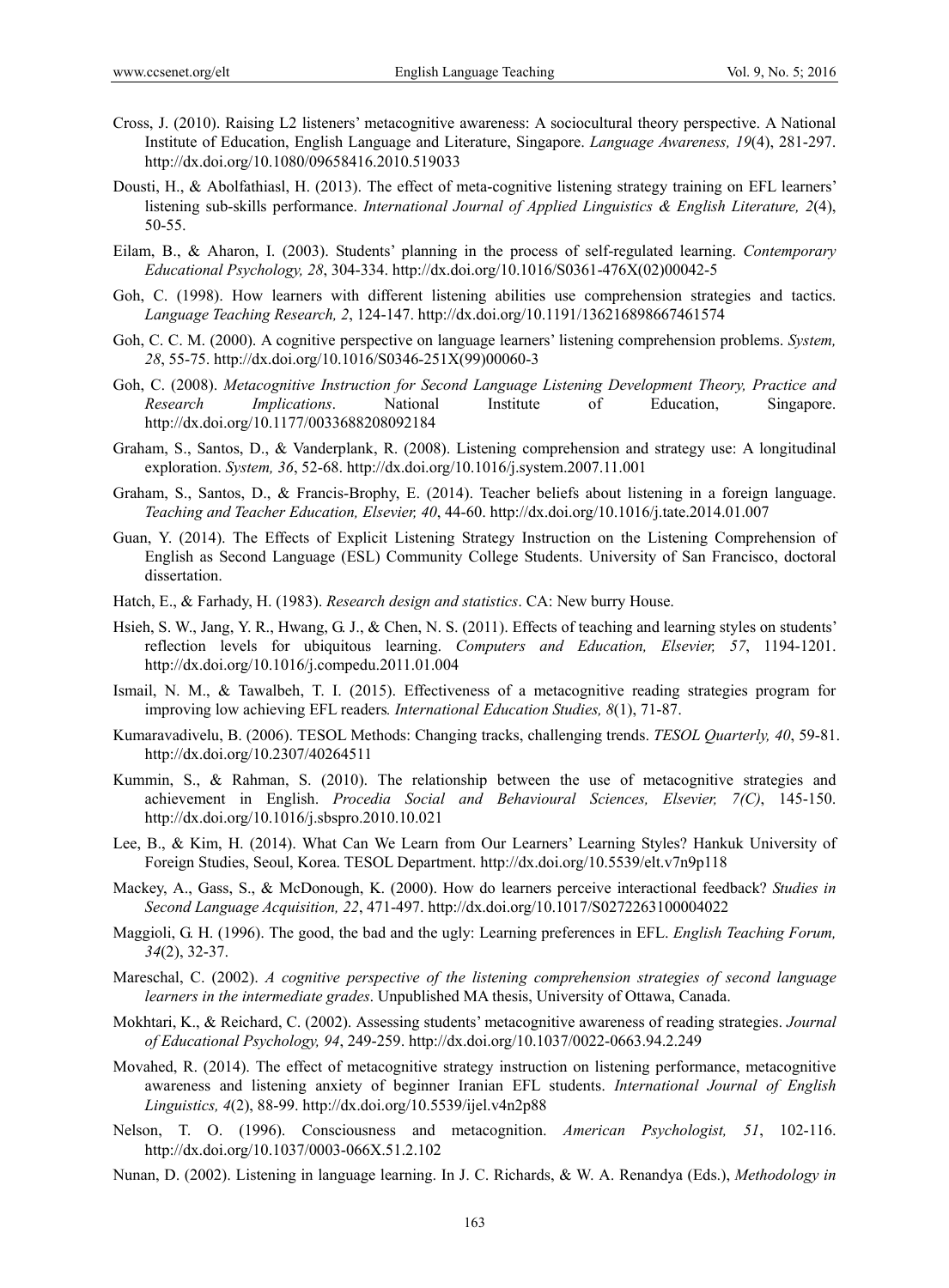*language teaching* (pp. 238-41). Cambridge: Cambridge University Press. http://dx.doi.org/10.1017/CBO9780511667190.032

- O'Malley, J. M., & Chamot, A. U. (1990). *Learning strategies in second language acquisition.* Cambridge: Cambridge University Press. http://dx.doi.org/10.1017/CBO9781139524490
- O'Malley, J. M., Chamot, A. U., & Kupper, L. (1989). Listening comprehension strategies in second language acquisition. *Applied Linguistics, 10*(4), 418-437. http://dx.doi.org/10.1093/applin/10.4.418
- O'Malley, J. M., Chamot, A. U., & Walker, C. (1987). Some applications of cognitive theory to second language acquisition. *Studies in Second Language Acquistion, 9*, 287-306.
- Oxford, R. L. (2002). Language learning strategies in a nutshell: update and ESL suggestions. In J. C. Richards, & W. A. Renandya (Eds.), *Methodology in language teaching* (pp. 124-32). Cambridge: Cambridge University Press.
- Oxford, R. L. (2011). *Teaching and researching language learning strategies*. Essex, UK: Pearson Longman.
- Oxford, R. L. (2013). Individual differences. In P. Robinson (Ed.), *Routledge encyclopaedia of second language acquisition* (2nd ed.). London: Routledge.
- Rahimi, M., & Katal, M. (2011). Metacognitive listening strategies awareness in learning English as a foreign language: a comparison between university and high-school students. *Journal of Social and Behavioral Sciences, 31*, 82-89.
- Rahimi, M., & Katal, M. (2012). The role of metacognitive listening strategies awareness and podcast-use readiness in using podcasting for learning English as a foreign language. *Computers in Human Behaviour, Elsevier, 28*, 1153-1161. http://dx.doi.org/10.1016/j.chb.2012.01.025
- Rahimirad, M., & Shams, M. R. (2014). The Effect of Activating Metacognitive Strategies on the Listening Performance and Metacognitive Awareness of EFL Students. *International Journal of Listening, 28*(3), 162-176. http://dx.doi.org/10.1080/10904018.2014.902315
- Razavi, A. R. (2014). Learning styles and teaching; University of Nottingham.
- Reid, J. (1995). The learning style preferences of ESL students. *TESOL Quarterly, 21*, 87-111. http://dx.doi.org/10.2307/3586356
- Reid, J. (1998). Affect in the classroom: problems, politics and pragmatics. In J. Arnold (Ed.), *Affect in Language Learning*. Cambridge: Cambridge University Press.
- Rezaei, A., & Hashim, F. (2013). Impact of Awareness Raising about Listening Micro-skills on the Listening Comprehension Enhancement: An Exploration of the Listening Micro-skills in EFL Classes. *Australian Journal of Teacher Education, 38*(8), 1-15. http://dx.doi.org/10.14221/ajte.2013v38n8.4
- Richards, J. C., & Schmidt, R. (Eds.). (2007). *Longman dictionary of language teaching and applied linguistics*  (3rd ed.). London: Longman.
- Rost, M. (2001). Listening. In R. Carter & D. Nunan (Eds.), *The Cambridge guide to teaching English to speakers of other languages* (pp. 7-13). Cambridge: Cambridge University Press. http://dx.doi.org/10.1017/CBO9780511667206.002
- Rubin, J. (2011). The study of cognitive process in the second language learning. *Applied Linguistics, 2*, 117-131. http://dx.doi.org/10.1093/applin/2.2.117
- Sahragard, R., & Mallahi, O. (2014). Relationship between Iranian EFL learners' language learning styles, writing proficiency and self-assessment. *Procedia-Social and Behavioural Sciences 98,* 1611-1620. http://dx.doi.org/10.1016/j.sbspro.2014.03.585
- Sen, H. S. (2009). The relationship between the use of metacognitive strategies and reading comprehension. *Procedia Social and Behavioural Sciences, Elsevier, 1*, 2301-2305. http://dx.doi.org/10.1016/j.sbspro.2009.01.404
- Shaw, R. S. (2012). A study of the relationships among learning styles, participation types, and performance in programming language learning supported by online forums. *Computers and Education, Elsevier, 58*, 111-120. http://dx.doi.org/10.1016/j.compedu.2011.08.013
- Soureshjani, K. H., & Naseri, N. (2012). Perceptual learning-style preferences of Iranian EFL learners in relation to their proficiency level. *American Journal of Linguistics, 1*(4), 70-74. http://dx.doi.org/10.5923/j.linguistics.20120104.01